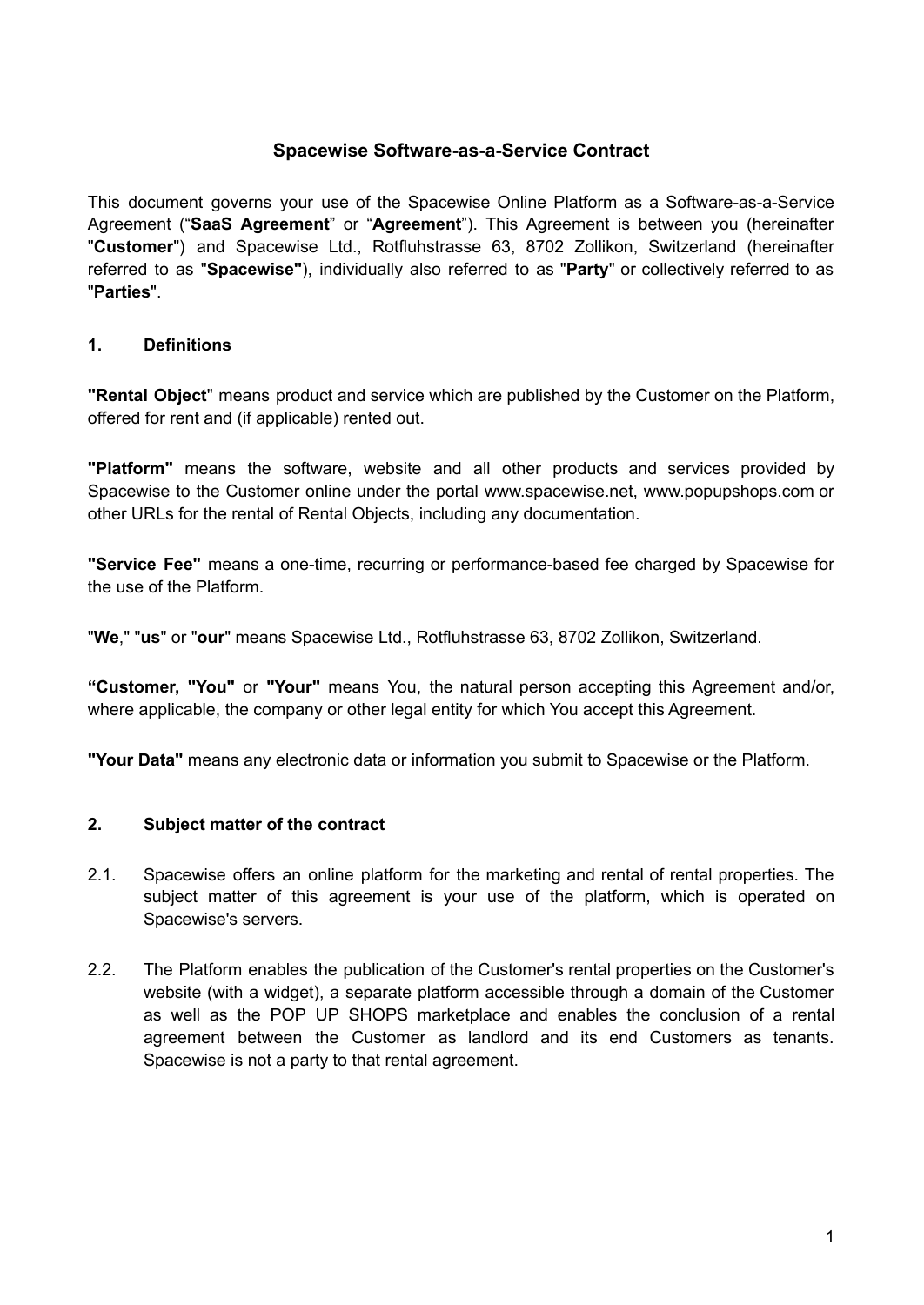## **3. Structure and ranking**

- 3.1. The structure and ranking of this SaaS Agreement in relation to further agreements is governed by the Service Agreement.
- 3.2. The general terms and conditions of the Customer are expressly excluded for this legal transaction.

## **4. Delivery**

- 4.1. The Customer can access the Platform online. After online registration by the Customer, Spacewise will send the Customer the necessary login information for the platform.
- 4.2. Unless otherwise agreed, Spacewise offers the Platform in the respective current version, which is made generally available to Spacewise's Customers. The functional scope of the platform corresponds to the plans selected by the Customer. Partial deliveries are permitted.

## **5. Payment collection and settlement**

- 5.1. For the Rental Objects managed via the Platform, Spacewise shall take over the collection of the rent and pay it to the customer with the retention of the contractually agreed Service Fees. The determination of the rent as well as the further conditions is exclusively incumbent on the Customer.
- 5.2. Unless otherwise agreed, Spacewise shall duly settle with the Customer within 30 days for the Rental Objects rented in the previous month and shall pay the rentals collected, less the Service Fees, to the deposited account within 30 days.
- 5.3. For Switzerland only: The Customer can activate the payment method "*On account*" for tenants selected by it and optionally take care of the payment collection itself. Spacewise does not take any responsibility for invoices not paid (in time). The Service Fees agreed between Spacewise and the Customer are due even if such invoice has not (yet) been paid.
- 5.4. If the Customer cancels a confirmed booking, Spacewise will charge a Service Fee which will be deducted from the first payout after the cancellation.

#### **6. Support services**

6.1. Spacewise offers the Customer technical email support for the platform on weekdays during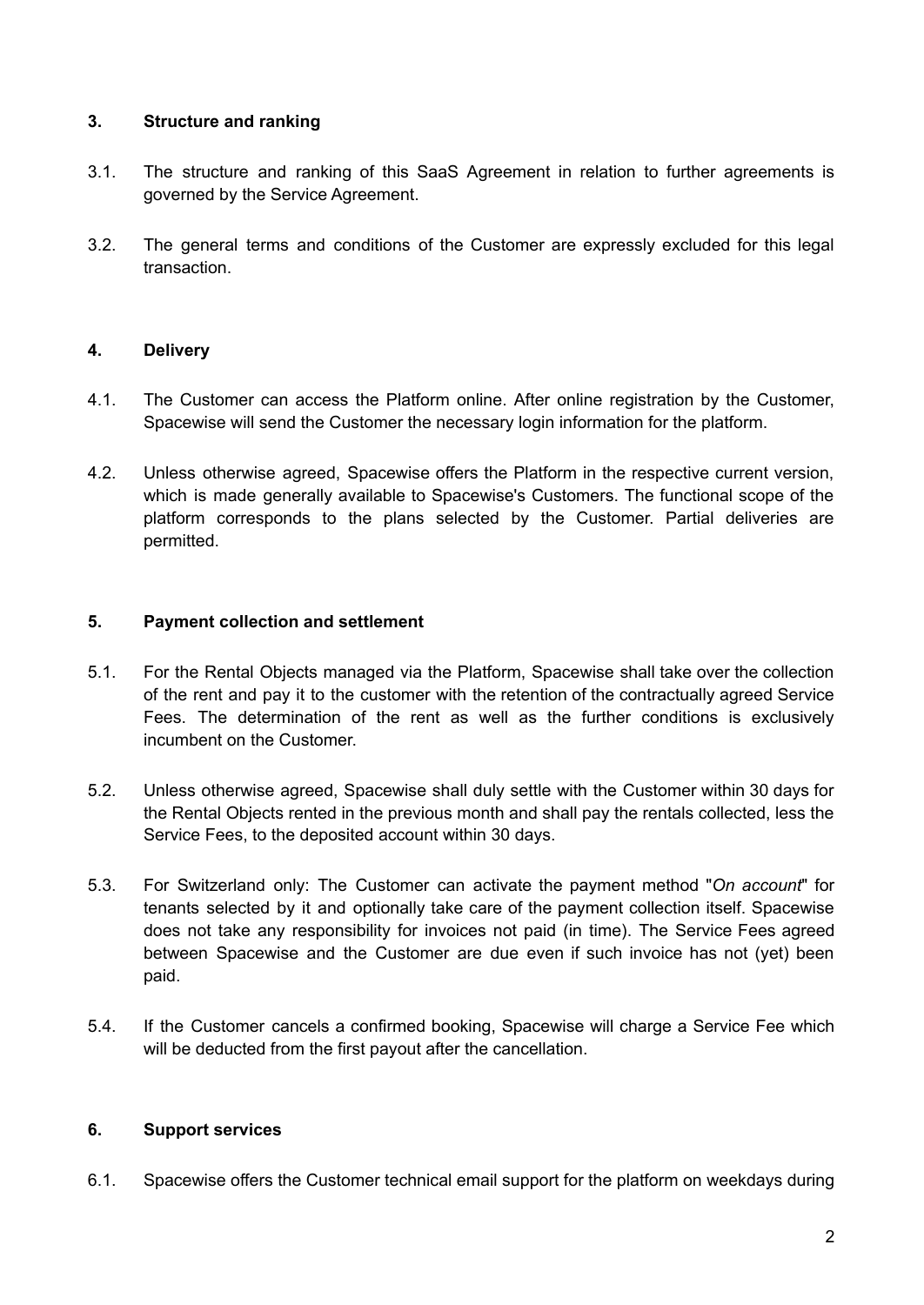working hours and without service levels: support@popupshops.com.

6.2. This technical support shall only be provided for program errors or malfunctions on the platform that are documented by the Customer and reproducible by Spacewise. The Customer shall provide accurate information about the program error and malfunction upon request. Spacewise does not quarantee that all programme errors or malfunctions on the platform will be remedied.

# **7. Ownership and use rights**

- 7.1. The Platform is and shall remain owned by Spacewise or Spacewise's licensors, as the case may be, and all copyright and other intellectual property rights therein shall also vest in Spacewise.
- 7.2. The Customer receives the non-exclusive, non-transferable, time-limited, fee-based and revocable right to use the platform for the display, offer and rental of rental objects. The Customer may adapt the graphical user interface of the platform to his corporate identity as follows: the colors, the background image, as well as the logo and / or trademark.
- 7.3. The Customer is prohibited from copying, translating, disassembling, deriving the source code from the object code, e.g. by decompiling, or otherwise reverse engineering the platform in whole or in part.
- 7.4. To the extent necessary for the performance of this Agreement, Customer grants Spacewise a non-exclusive, perpetual, transferable, perpetual, worldwide, royalty-free license to any copyrighted material, trademarks and data uploaded to the Platform. The Service under this Agreement includes the right to use, exercise, display, reproduce, perform, disclose, prepare derivative works for adaptation of the Platform, translate and back up such copyrighted works, trademarks and data. This right of use also includes the right to grant third parties this same right of use.

# **8. Term and termination**

- 8.1. This contract begins on the day on which the Customer agrees to the Saas contract during the registration process or with the signature of the parties. It lasts for the agreed contract period. The contract shall be renewed in each case for the agreed renewal period (12 months unless stated otherwise), unless it is terminated by one of the parties in compliance with the notice period. The right of the parties to extraordinary termination shall remain unaffected.
- 8.2. Upon termination of this agreement, the right to access the servers and the right of the Customer to use the platform shall expire immediately. The Customer is obliged to irrevocably delete any documentation of the platform and all copies or partial copies made thereof as well as the login information for accessing the platform and to inform Spacewise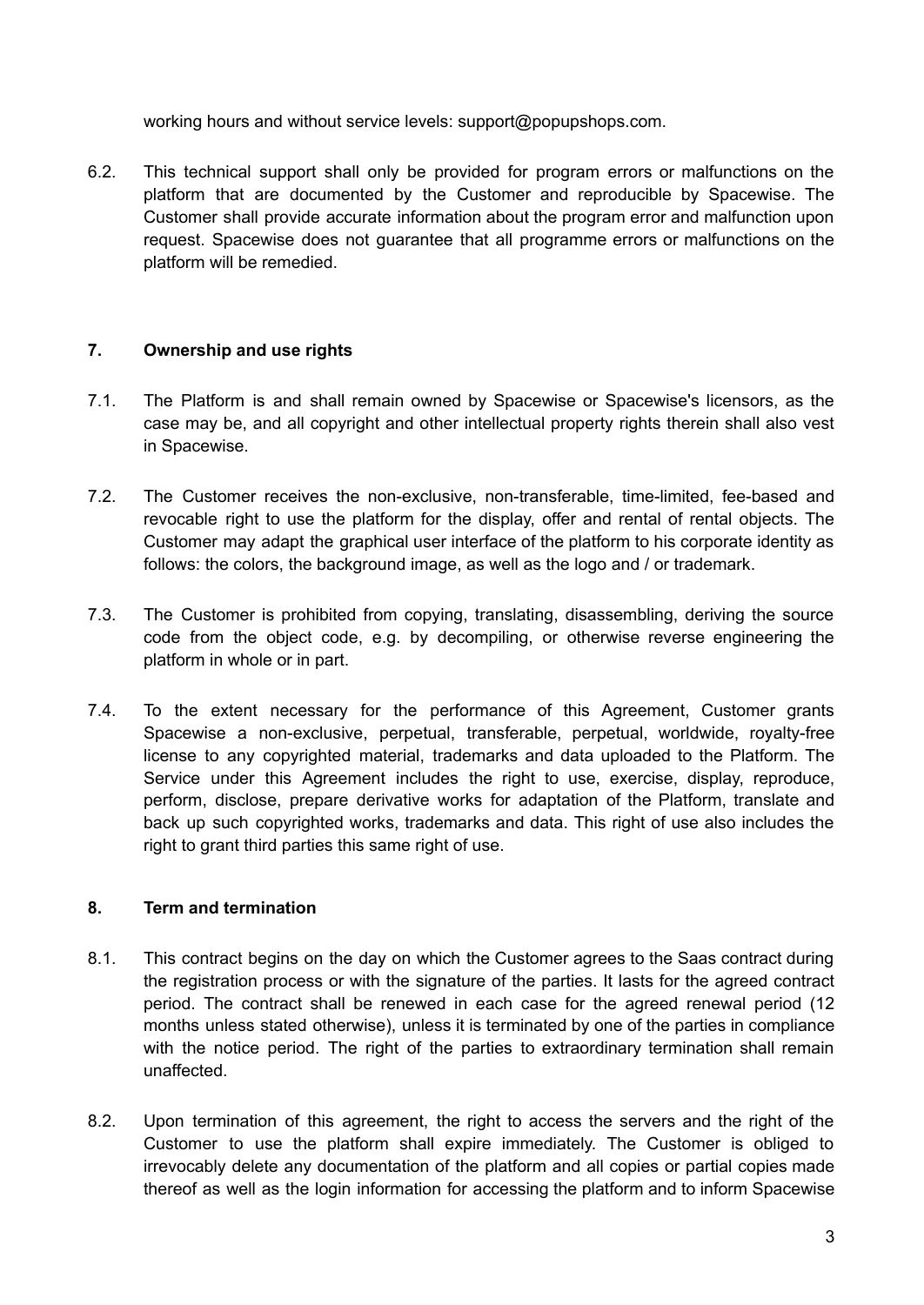thereof in writing without being requested to do so. Should the Customer fail to comply with this obligation or still access Spacewise's servers, Spacewise shall have the right to charge the Customer the Service Fees until further notice. The right of retention according to Art. 895 SCC is excluded.

#### **9. Remuneration**

- 9.1. The Customer undertakes to pay the agreed Service Fee for the use of the platform in due time in accordance with the current fee table. In consultation with the Customer, other remuneration models may also be agreed.
- 9.2. Customer-specific changes to the platform (change requests), support and configuration work after the implementation has been completed will be invoiced at cost or in accordance with a separate offer.
- 9.3. Upon termination of this contract, all Service Fees for bookings made until the booking function is blocked will be due immediately.
- 9.4. Invoices are payable net within thirty (30) days of the invoice date. In the event of late payment, Spacewise is entitled to charge a reminder fee of at least CHF 40.00 in addition to the default interest.

#### **10. Responsibility of the Customer**

- 10.1. The Customer is responsible for accurately providing the necessary information about the rental property, the rental terms and conditions and the rental agreement on the platform.
- 10.2. The Customer is obliged to promote the Platform by displaying "Powered by Spacewise" [figuratively] on its website.
- 10.3. The Customer shall protect its login information for access to the Platform from access by unauthorised third parties and shall not disclose such information to unauthorised third parties. In the event of indications that such login information could be or has been misused, the Customer shall immediately inform Spacewise.
- 10.4. The Customer shall not misuse the Platform. In particular, the Customer shall not upload to Spacewise's servers, nor allow others to do so, any data or content and/or information that is illegal or infringes the copyright and/or other intellectual property rights of third parties. The Customer may not upload and offer any rental objects on the platform for which he does not have the necessary rights to rent.
- 10.5. Should data or content and/or information of the Customer infringe the rights of third parties, Spacewise shall be entitled to deactivate or delete such data or content and/or information in part or in whole. In such a case, the Customer must submit or acquire the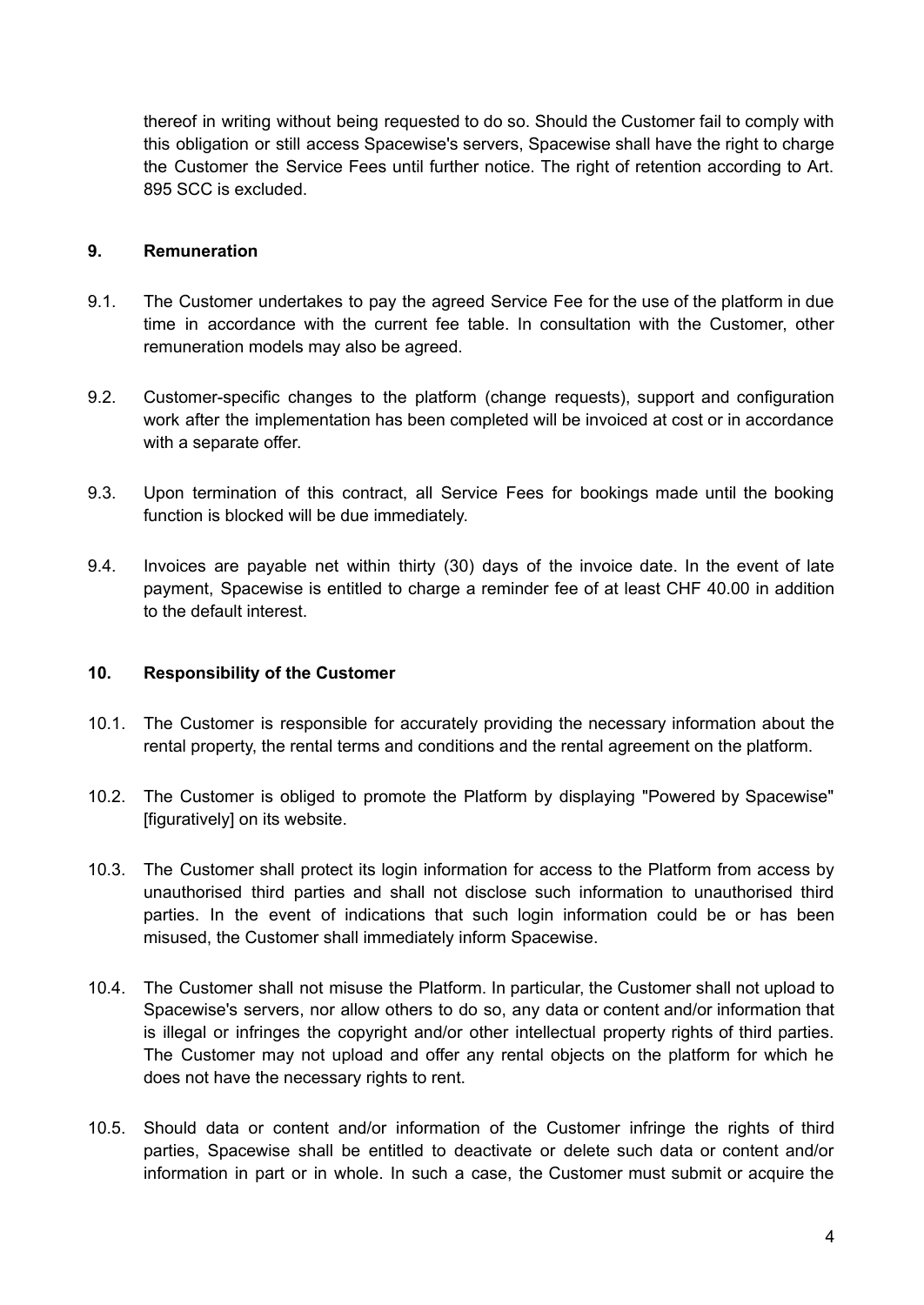necessary rights of use. Should the Customer not comply with this request, Spacewise is entitled to terminate this contract without notice for good cause. The right to claim damages remains reserved.

## **11. Warranty**

- 11.1. The platform is delivered "as is" and "as available" and to the exclusion of any warranty, in particular without warranty of merchantability, non-infringement of third party rights and special purpose.
- 11.2. Spacewise does not warrant that the Platform will be available at all times, error-free, secure or free of viruses or other harmful components. The Customer uses the Platform at its own risk and peril.
- 11.3. The Customer agrees that upon termination of this Agreement, all access to the Platform shall cease and all data or content and/or information may be deleted from the Platform and Spacewise's servers.

## **12. Limitation of Liability & Indemnification**

- 12.1. Subject to mandatory legal provisions, Spacewise excludes any liability under this agreement for damages or warranty, including but not limited to: loss or corruption of data; special, incidental, indirect or consequential damages; or loss of profits, business, revenue, goodwill or anticipated savings.
- 12.2. The Customer warrants that it has the necessary rights and authorisations to publish, offer and rent a rental object on the platform.
- 12.3. The Customer shall indemnify Spacewise and its affiliates, including its directors, employees, agents and/or subcontractors against third party claims, losses, liabilities and costs (including legal costs) arising from:
	- i. Infringement of copyrights and other proprietary rights by making the Rental Object available on the Platform; and/or
	- ii. Renting out the rental property via the platform.

## **13. Data protection**

- 13.1. The provisions of the privacy policy apply to personal data of the Customer.
- 13.2. For personal data of third parties that Spacewise processes for the performance of this contract, the commissioned Data Processing Agreement shall apply.